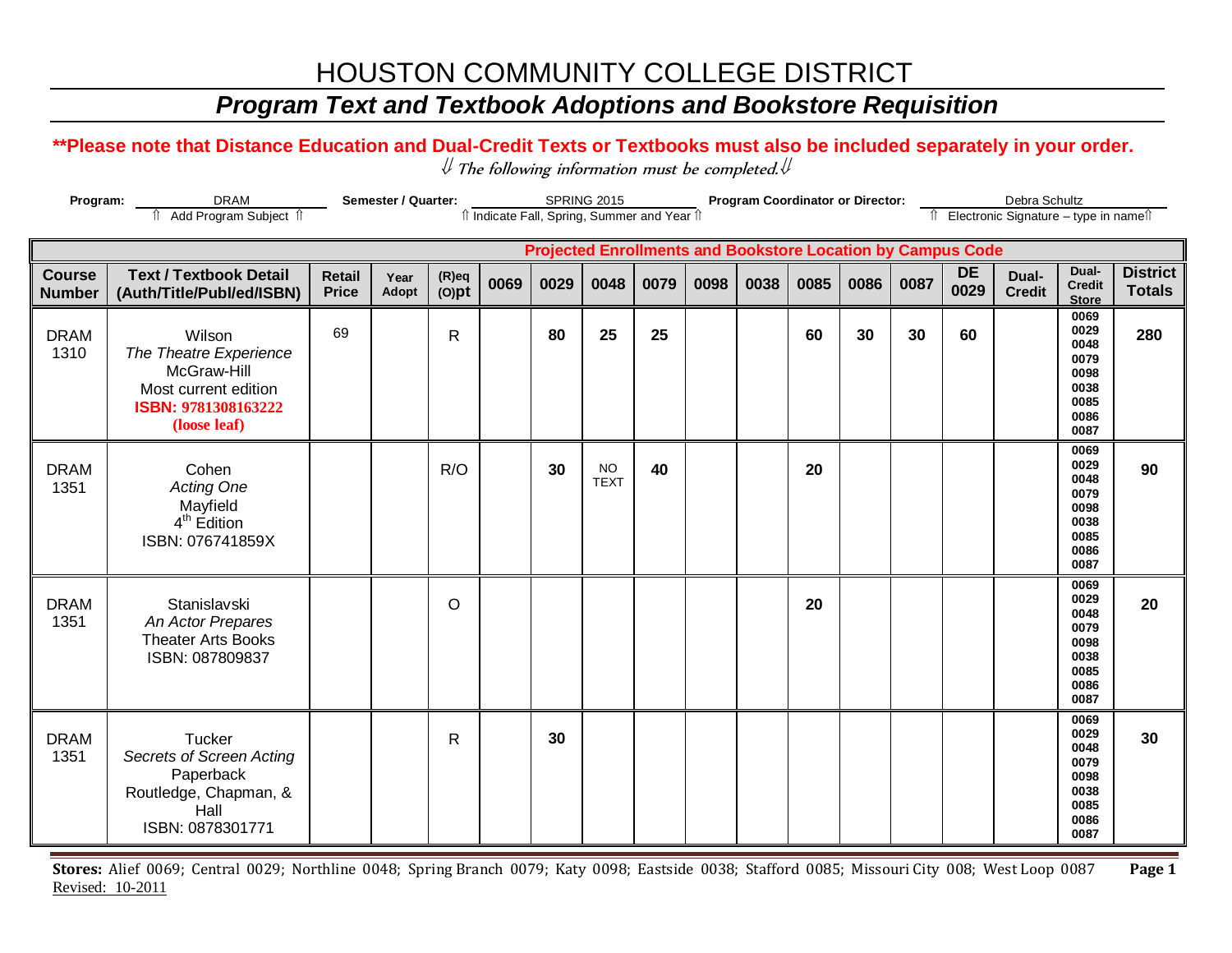# HOUSTON COMMUNITY COLLEGE DISTRICT

## *Program Text and Textbook Adoptions and Bookstore Requisition*

#### **\*\*Please note that Distance Education and Dual-Credit Texts or Textbooks must also be included separately in your order.**

 $\mathcal Y$  The following information must be completed.  $\mathcal Y$ 

| <b>DRAMA</b><br>Program:                     |                                                                                                                |                               | Semester / Quarter: |                      |      | <b>SPRING 2015</b><br>îl Indicate Fall, Spring, Summer and Year îl |      |      |      | <b>Program Coordinator or Director:</b> |      |      | Debra Schultz<br>Îl Electronic Signature - type in nameîl          |                   |                        |                                                                      |                                  |
|----------------------------------------------|----------------------------------------------------------------------------------------------------------------|-------------------------------|---------------------|----------------------|------|--------------------------------------------------------------------|------|------|------|-----------------------------------------|------|------|--------------------------------------------------------------------|-------------------|------------------------|----------------------------------------------------------------------|----------------------------------|
|                                              | Add Program Subject 1                                                                                          |                               |                     |                      |      |                                                                    |      |      |      |                                         |      |      |                                                                    |                   |                        |                                                                      |                                  |
|                                              |                                                                                                                |                               |                     |                      |      |                                                                    |      |      |      |                                         |      |      | <b>Projected Enrollments and Bookstore Location by Campus Code</b> |                   |                        |                                                                      |                                  |
| <b>Course</b><br><b>Number</b>               | <b>Text / Textbook Detail</b><br>(Auth/Title/Publ/ed/ISBN)                                                     | <b>Retail</b><br><b>Price</b> | Year<br>Adopt       | $(R)$ eq<br>$(O)$ pt | 0069 | 0029                                                               | 0048 | 0079 | 0098 | 0038                                    | 0085 | 0086 | 0087                                                               | <b>DE</b><br>0029 | Dual-<br><b>Credit</b> | Dual-<br><b>Credit</b><br><b>Store</b>                               | <b>District</b><br><b>Totals</b> |
| <b>DRAM</b><br>1351                          | <b>McGraw</b><br>Acting is Believing<br><b>Harcourt Brace</b><br>Current edition<br>ISBN: 0155059823           |                               |                     | $\circ$              |      |                                                                    |      | 40   |      |                                         | 20   |      |                                                                    |                   |                        | 0069<br>0029<br>0048<br>0079<br>0098<br>0038<br>0085<br>0086<br>0087 | 60                               |
| <b>DRAM</b><br>2366                          | Dixon & Foster<br>A short History of Film<br>Paperback<br><b>Rutgers Univ Press</b><br>ISBN: 978-0-8135-4270-6 |                               |                     | R                    |      |                                                                    |      | 30   |      |                                         | 30   |      |                                                                    |                   |                        | 0069<br>0029<br>0048<br>0079<br>0098<br>0038<br>0085<br>0086<br>0087 | 60                               |
| <b>DRAM</b><br>2366                          | Leydon<br><b>Guide to Essential Movies</b><br>Michael Wiese<br>Productions<br>ISBN: 0941188922                 |                               |                     | R                    |      |                                                                    |      | 30   |      |                                         | 30   |      |                                                                    |                   |                        | 0069<br>0029<br>0048<br>0079<br>0098<br>0038<br>0085<br>0086<br>0087 | 60                               |
| <b>DRAM</b><br>1330 &<br><b>DRAM</b><br>2331 | Park, Smith, Wolf<br>Scenic Design & Stage<br>Light<br>Holt, Reinhart & Winston<br>ISBN: 0155061143            |                               |                     | R                    |      |                                                                    |      | 20   |      |                                         |      |      |                                                                    |                   |                        | 0069<br>0029<br>0048<br>0079<br>0098<br>0038<br>0085<br>0086<br>0087 | 20                               |

**Stores:** Alief 0069; Central 0029; Northline 0048; Spring Branch 0079; Katy 0098; Eastside 0038; Stafford 0085; Missouri City 008; West Loop 0087 **Page 2** Revised: 10-2011